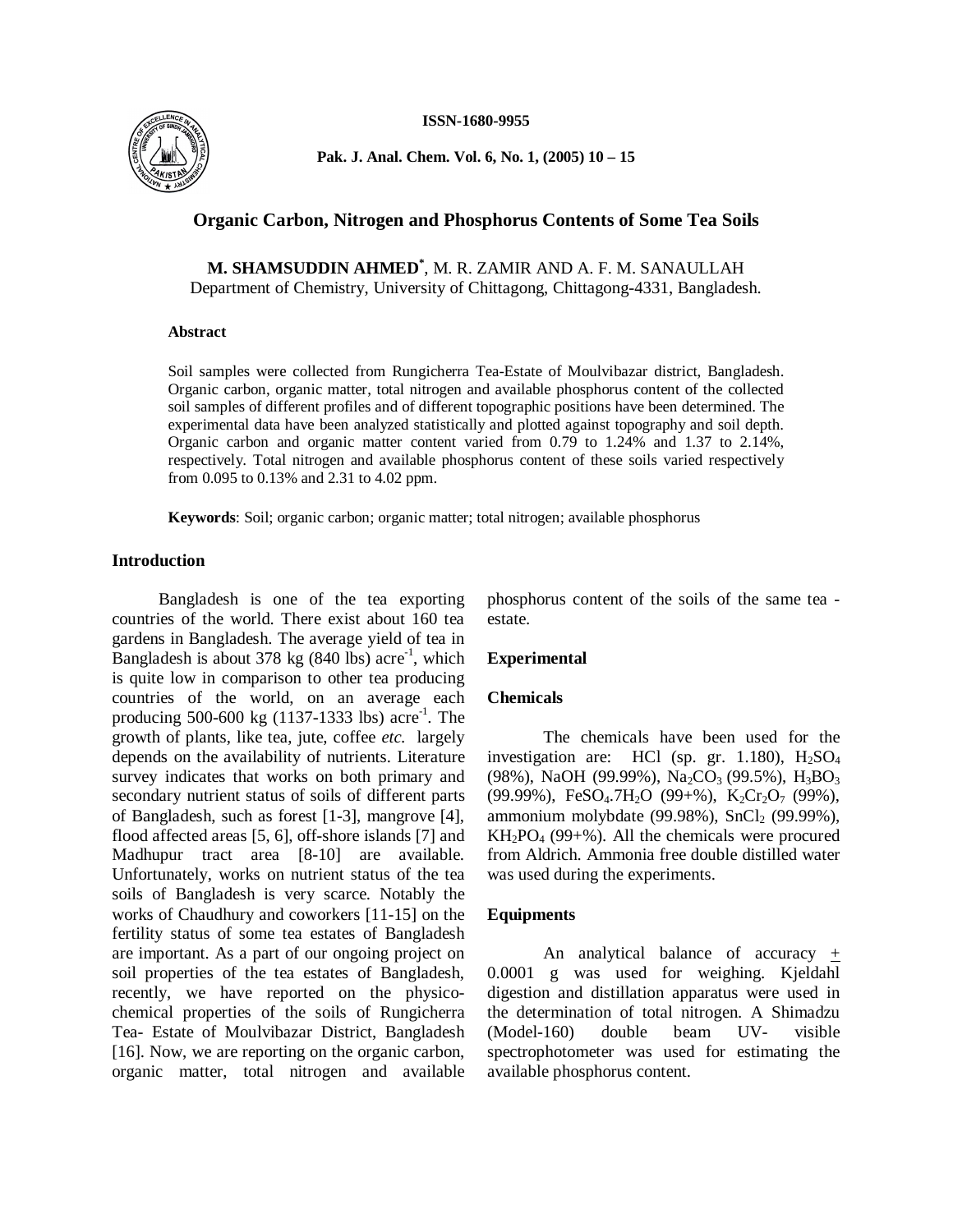#### **Collection of soil samples**

54 representative soil samples were collected from different sites of Rungicherra Tea-Estate, Kulaura, Moulvibazar, Bangladesh. The topsoil  $(0-9'')$ , subsoil  $(9-18'')$  and the substratum soil  $(18-36'')$  of three different topographic positions  $(T_1 = \text{hill-top}, T_2 = \text{hill-slope}$  and  $T_3 =$ hill-base) were collected in the month of December. The collected soil samples from each sampling sites were dried in the air at room temperature, crushed to pass through 2mm sieve and then analyzed.

#### **Methods**

Soil organic carbon content was determined by wet oxidation method as described elsewhere [17]. Organic matter content of the soil samples was calculated by multiplying the percent of organic carbon by Van Bemmelon factor of 1.73 [18]. Total nitrogen was estimated by using micro-Kjeldahl digestion and distillation procedure [17]. Available phosphorus was extracted from the soil by using Bray and Kurtz No. 2 solution (0.1N HCL and 0.03N NH4F) [19]. Phosphorus in the extract was determined by the chlorostannous reduced molybdophosphoric blue color method in a sulphuric acid medium [17]. The absorbance of the solution were recorded within 20-30 minutes of preparation by using the double beam UV- visible spectrophotometer and these values were used in the phosphorus calibration curve to determine the amounts of phosphorus in ppm present in the soil.

### **Results and discussion**

The organic carbon (OC), organic matter (OM), total nitrogen (TN), available phosphorus  $(AP)$  and carbon - nitrogen ratio  $(C/N)$  of the soils are listed in Table 1 along with the standard deviations. Each data is the mean of six measurements. Organic carbon contents of the soils are found to be low to medium and ranged from 0.79 to 1.24 %. This poor status of organic carbon content is thought to be due to its rapid decomposition caused by high rainfall and temperature. The values of organic carbon content for hill top soils of all depths are slightly higher than that of the critical value (1%) for the cultivation of tea [20], while the soils of the other topography have lower values.

Organic matters are often called the life of the soil and play a key role in the maintenance of soil fertility. It affects the physical as well as biological properties of the soil largely. The observed OM content varied with the topographic positions and soil depths. OM content was found to range from 1.37 to 2.14 % (Table 1). Hill top soils of all depths contain higher percentage of OM than those observed for the other topographic positions. The highest OM content (2.14%) amongst the studied soils was recorded for the hill top soils of 0-9" depth. Chaudhury and Shome [12] reported the highest value (2.58 %) of organic matter content for Udnacherra Tea Estate of the same district, whereas, Islam *et al* [8] reported the highest value of 2.28 % for the Chandra soils of Madhupur Tract.

Of the plant nutrients, nitrogen plays an important role in increasing the yield of tea. Total nitrogen (TN) of the studied soils ranges from 0.095 to 0.13 percent (Table 1). Chaudhury and Ahsan [14] observed a similar range (0.09 to 0.12%) of TN for Bilashcherra experimental farm of Bangladesh Tea Research Institute. Most of our soil samples contain slightly higher values of TN than that of the critical value (0.1%) for tea cultivation [20].

C/N ratio plays an important role in the synthesis of new microbial cells, which in turn die and are decomposed by other microorganisms. The C/N ratio of the studied soils ranges from 8.25 to 9.38 (Table 1) and is lower than the critical value, 10, for tea cultivations [20]. This narrow C/N ratio indicates that the organic matter fraction of the soils is highly oxidized and the associated microbes are quite active. The distribution pattern of C/N ratio amongst different topographic positions and depths is irregular. For some rubber plantation area of Bangladesh Zaman *et al.* [2], Anam *et al.* [3], and Hossain and Khan [9] have also reported similar kind of variations for C/N ratio with depths.

Phosphorus is an important plant nutrient. It plays a decisive role in the normal growth of tea and also stimulates the development of roots. It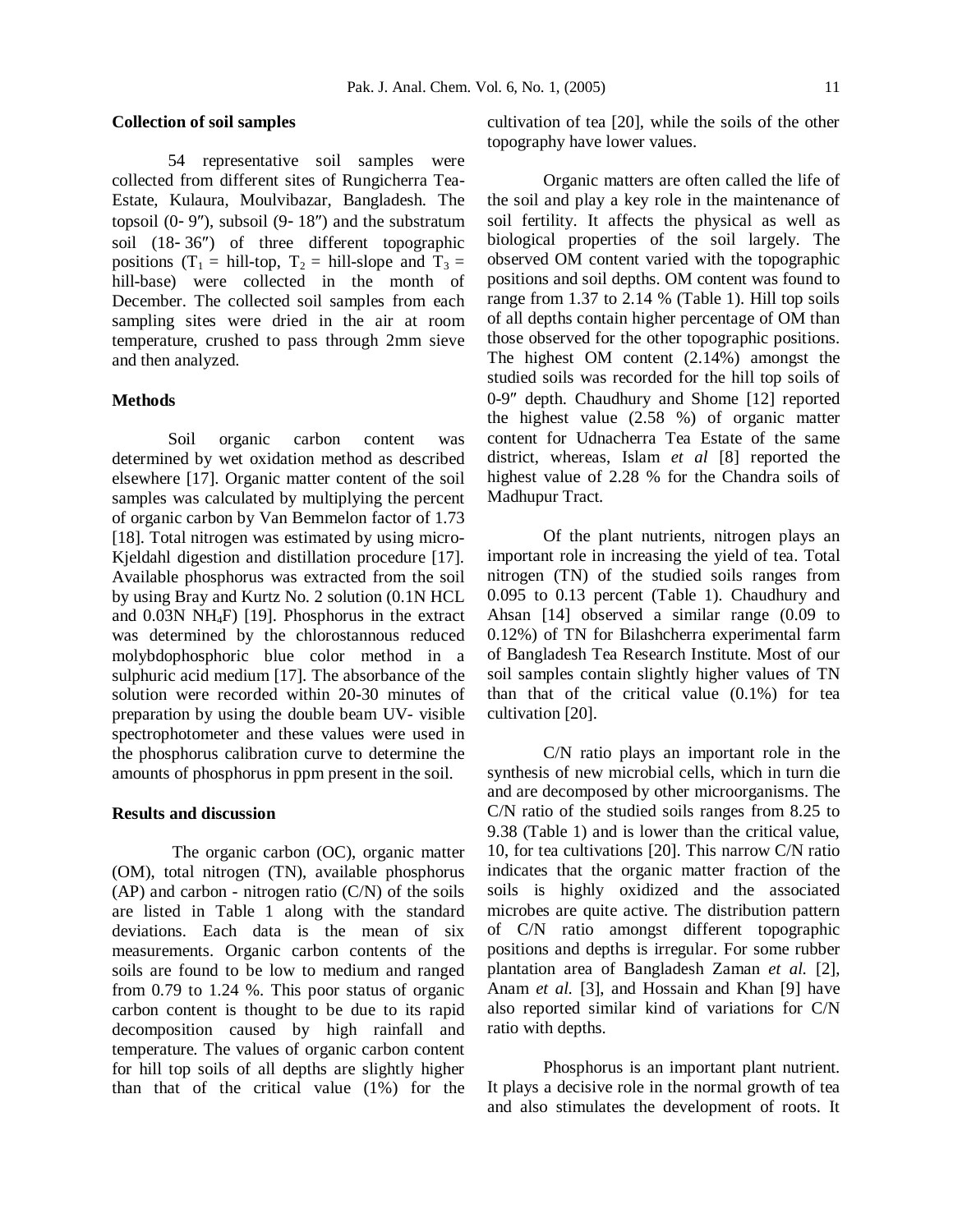was found that the available phosphorus (AP) of Rungicherra tea estate varied from 2.31 to 4.02 ppm (Table 1). It should be noted here that the hill top soils of 0-9" depth contain the highest value for AP. The experimental data indicate that the soils are deficient in AP and the values are significantly lower than that of the critical value (10 ppm) for the cultivation of tea [20]. This low content of AP may be due to the conversion of AP into unavailable form by microorganisms and / or phosphate fixation by aluminum in the prevailing acidic conditions. Moreover, AP content of soil may be varied due to the difference in formation of organic phosphorus compounds by decomposition of organic matter and other vegetations.

The experimental data for OC, OM, TN, C/N and AP have been analyzed by using Twoway ANOVA to see the effect of topography as well as depth on the measured parameters. The values of F statistics, probability (applicability of null hypothesis) and least significant difference at 95% confidence level (LSD 0.05) are tabulated in (Table 2) and (Table 3). F values for OC, OM, TN and AP due to topographic variations are found to be 13.814, 13.808, 47.391 and 27.035 respectively (Table 2). These values of F are significant at 0.00 level *i e.* topographic variations have a significant effect on OC, OM, TN and AP content of the studied soils. On the other hand, value of F (0.062) with a high probability value (0.9403) indicate that the variation of topography has almost no effect on C/N *i.e.* null hypothesis is valid for this parameter. While working for different soil depths it has been found that F values for OC, OM and TN are 7.661, 7.726 and 7.090 respectively (Table 3). These values of F are significant at less than 0.25 % level. These indicate that OC, OM and TN values also vary significantly with soil depths. F statistics for C/N and AP are 1.453 and 2.206, respectively, which are not significant at more than 10% level and indicate that C/N and AP do not vary significantly with soil depths.

The influence of variations of topography and soil depth on OC, OM, TN, C/N and AP are shown graphically in Figs.1-3. Examination of these Figures reveals the following:

- (a) OC and OM are found to vary significantly with topographic position and soil depth. These variations may be due to difference in washing, air oxidation and decay of plant residues etc.
- (b) The variation of TN with topography as well as depths is not so remarkable as those observed for OC and OM.
- (c) OC, OM, TN, C/N and AP values are found to follow the following sequences amongst the topographic positions and soil depths irrespective of their magnitudes of variations:
	- (i) Hill top  $>$  Hill slope  $>$  Hill base and
	- (ii) Top soil  $(0-9'') >$  Sub soil  $(9-18'') >$ Substratum soil (18-36").

## **Conclusion**

Organic carbon, total nitrogen and available phosphorus content of the studied soils are poor. Some soil samples are found to show slightly higher organic carbon and total nitrogen contents than those of the critical values for tea cultivation, but their available phosphorus content is lower than that of the critical value. To improve the quality and yield of tea of Rungicherra Teaestate of Bangladesh, nutrient status of soils should be maintained above the optimum range with proper drainage condition and shade.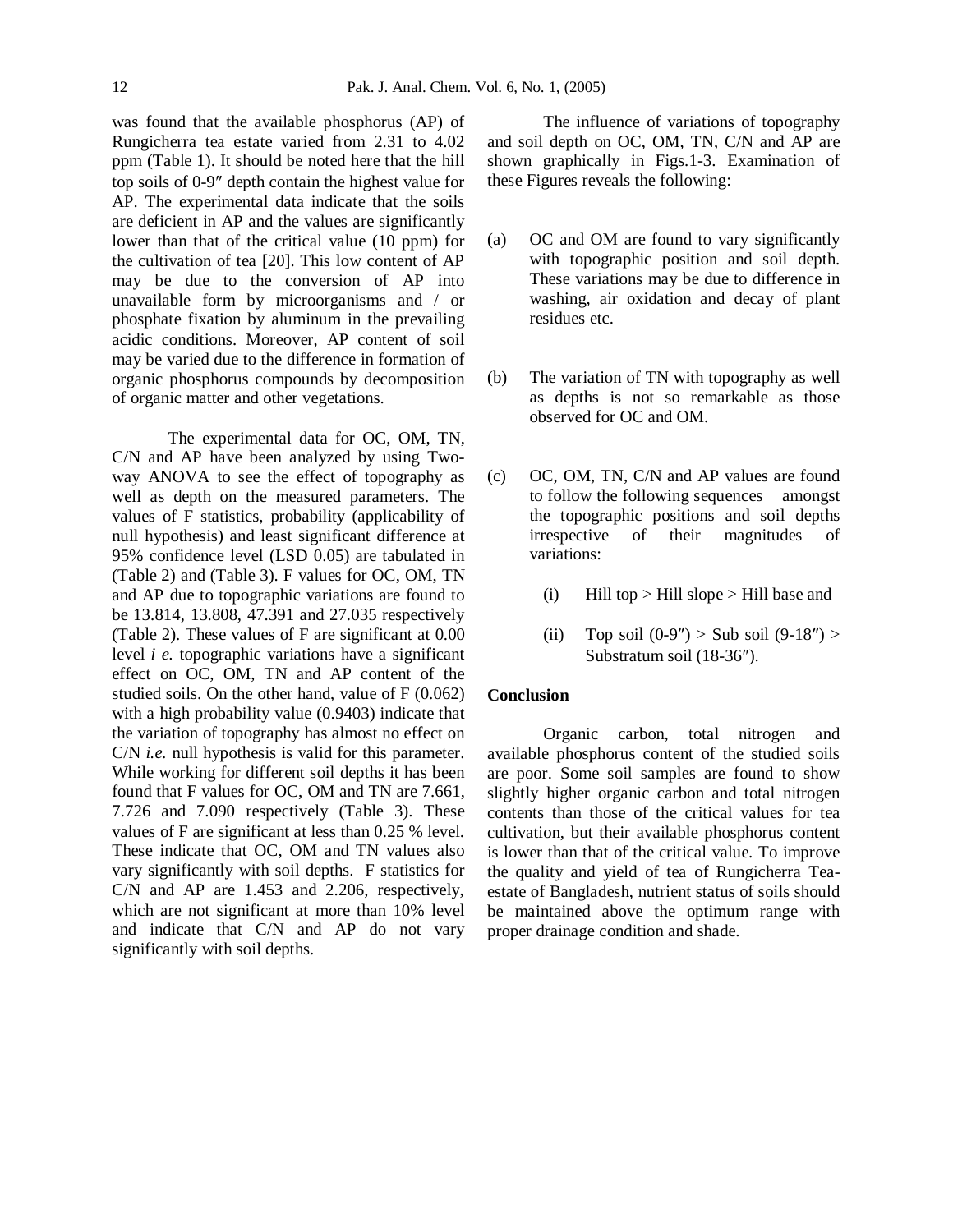| Depth    | <b>Topography</b> | OC              | <b>OM</b>       | <b>TN</b>         | CN              | AP              |
|----------|-------------------|-----------------|-----------------|-------------------|-----------------|-----------------|
| $0-9"$   | Hill top          | $1.24 + 0.18$   | $2.14 + 0.32$   | $0.13 + 0.01$     | $9.28 + 2.21$   | $4.02 \pm 0.75$ |
|          | Hill slope        | $1.1 \pm 0.18$  | $1.9+0.32$      | $0.11 \pm 0.007$  | $9.38 \pm 2.12$ | $3.63 \pm 0.45$ |
|          | Hill base         | $0.94 + 0.15$   | $1.62 + 0.26$   | $0.10+0.005$      | $8.85 \pm 1.75$ | $2.72+0.42$     |
|          | Hill top          | $1.09 + 0.11$   | $1.88 \pm 0.19$ | $0.12 \pm 0.12$   | $8.58 \pm 1.25$ | $3.80 \pm 0.80$ |
| $9-18"$  | Hill slope        | $0.95 + 0.17$   | $1.6 + 0.29$    | $0.11 + 0.005$    | $8.41 \pm 1.61$ | $3.43 + 0.42$   |
|          | Hill base         | $0.83 + 0.23$   | $1.43 + 0.39$   | $0.1 \pm 0.006$   | $8.39 + 2.57$   | $2.51 \pm 0.38$ |
| $18-36"$ | Hill top          | $1.01 + 0.07$   | $1.75 + 0.12$   | $0.12 + 0.01$     | $8.28 + 1.04$   | $3.65 \pm 0.82$ |
|          | Hill slope        | $0.90 + 0.08$   | $1.5+0.14$      | $0.11 + 0.006$    | $8.25 \pm 0.83$ | $3.26 + 0.40$   |
|          | Hill base         | $0.79 \pm 0.11$ | $1.37 \pm 0.19$ | $0.095 \pm 0.005$ | $8.36 \pm 0.98$ | $2.31 \pm 0.41$ |

**Table - 1.** Total nitrogen (TN), available phosphorus (AP), organic carbon (OC), organic matter (OM) and carbon/nitrogen ratio (C/N) of soils of Rungicherra Tea-estate.

**Table – 2** . Effect of topography on total nitrogen (TN), available phosphorus (AP), organic carbon (OC), organic matter (OM) and carbon/nitrogen ratio(C/N) of soils of Rungicherra Tea-estate.

| <b>Parameter</b> | Topography      |                   |                  | <b>F-statistics</b> @<br>$df=2$ | <b>LSD0.05</b> | Probability |
|------------------|-----------------|-------------------|------------------|---------------------------------|----------------|-------------|
|                  | <b>Hill top</b> | <b>Hill slope</b> | <b>Hill base</b> |                                 |                |             |
| OC%              | 1.11a           | 0.98 <sub>b</sub> | 0.85c            | 13.814                          | 0.09985        | 0.0000      |
| $OM\%$           | 1.92a           | 1.70 <sub>b</sub> | 1.47c            | 13.808                          | 0.17255        | 0.0000      |
| $TN\%$           | 0.12a           | 0.11 <sub>b</sub> | 0.10c            | 47.391                          | 0.00597        | 0.0000      |
| C/N              | 8.71a           | 8.68a             | 8.53a            | 0.062                           | $- -$          | 0.9403      |
| $AP$ (ppm)       | 3.82a           | 3.44b             | 2.51c            | 27.035                          | 0.36856        | 0.0000      |

**Note:** Values followed by same letter are not significant at 0.05 LSD

**Table – 3.** Effect of depth on Total nitrogen (TN), available phosphorus (AP), organic carbon (OC), organic matter (OM) and carbon/nitrogen (C/N) of soils of Rungicherra Tea-estate.

| <b>Parameter</b> | Depth  |                   |                   | F-statistics @ | <b>LSD0.05</b> | Probability |
|------------------|--------|-------------------|-------------------|----------------|----------------|-------------|
|                  | $0-9"$ | $9-18"$           | $18-36"$          | $df=2$         |                |             |
| OC%              | 1.09a  | 0.96 <sub>b</sub> | 0.90 <sub>b</sub> | 7.661          | 0.09985        | 0.0013      |
| <b>OM%</b>       | 1.89a  | 1.65b             | 1.56b             | 7.726          | 0.17255        | 0.0012      |
| $TN\%$           | 0.12a  | 0.11 <sub>b</sub> | 0.11 <sub>b</sub> | 7.090          | 0.00597        | 0.0020      |
| C/N              | 9.17a  | 8.46a             | 8.30a             | 1.453          | $- -$          | 0.2438      |
| $AP$ (ppm)       | 3.46a  | 3.25a             | 3.07a             | 2.206          | --             | 0.1209      |

**Note:** Values followed by same letter are not significant at 0.05 LSD.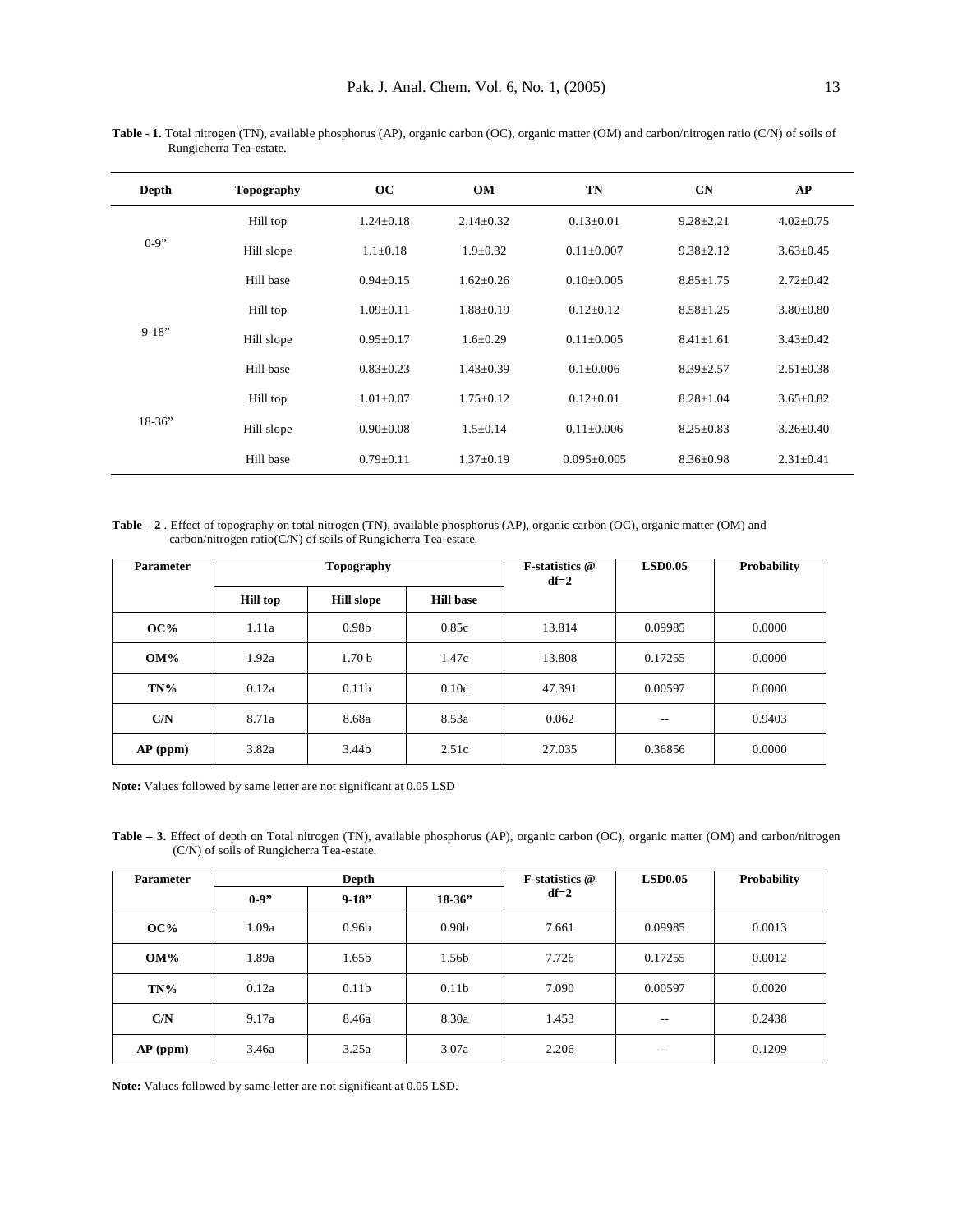

**Fig.1.** Total nitrogen (TN), organic carbon (OC) and organic matter (OM) influenced by topography and depth of soils of Rungicherra Tea-estate.



**Fig. 2.** Carbon/nitrogen (C/N) influenced by topography and depth of soils of Rungicherra Tea-estate.